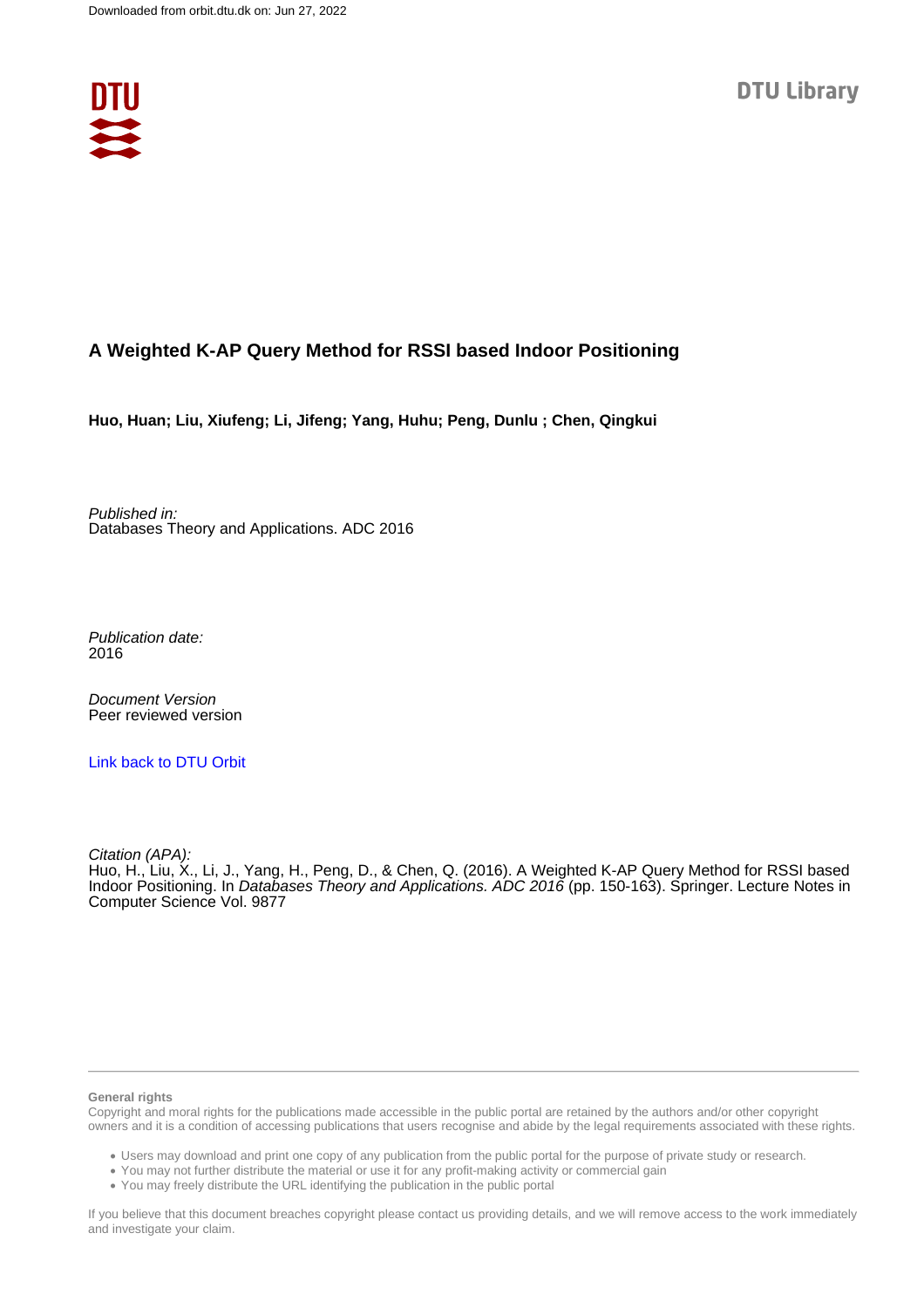# A Weighted K-AP Query Method for RSSI based Indoor Positioning

Huan Huo<sup>1</sup>, Xiufeng Liu<sup>2</sup>, Jifeng Li<sup>3</sup>, and Huhu Yang<sup>1</sup>

 School of Optical-Electrical and Computer Engineering University of Shanghai for Science and technology, Shanghai 200093, China Technical University of Denmark University of Oulu, FI-90014, Finland

Abstract. The paper studies the establishment of offline fingerprint library based on RSSI (Received Signal Strength Indication), and proposes WF-SKL algorithm by introducing the correlation between RSSIs. The correlations can be transformed as AP fingerprint sequence to build the offline fingerprint library. To eliminate the positioning error caused by instable RSSI value, WF-SKL can filter the noise AP via online AP selection, meanwhile it also reduces the computation load. WF-SKL utilizes LCS algorithm to find out the measurement between the nearest neighbors, and it proposes K-AP (P,Q) nearest neighbor queries between two sets based on Map-Reduce framework. The algorithm can find out K nearest positions and weighted them for re-positioning to accelerate the matching speed between online data and offline data, and also improve the efficiency of positioning. According to a large scale positioning experiments, WF-SKL algorithm proves its high accuracy and positioning speed comparing with KNN indoor positioning.

# 1 Introduction

As the rapid growth of wireless networking and the development of portable devices, a new upsurge of LBS (Location Based Service) applications are in making [1].

Nowadays the LBS has several ways to deal with the Indoor Positioning Service(IPS), such as Bluetooth<sup>[2]</sup>, IR (Infrared Radiation)[3], RF (Radiation Frequency)[3], ultrasound [4] and UWB (Ultra-Wide Bandwidth)[5]. Several of them rely on electromagnetic wave, nevertheless, the electromagnetic wave spreading can be influenced by multipath effect. As the reflection and diffraction caused by the materials and the shapes of interior architecture affect the wave spreading, the signal error would be very high[6]. The Ultrasound and UWB could reach the accuracy within 1cm [7], however, the high demand of hardware needs a lot of equipments to support, which brings extremely high cost, hence they are not suitable for commercial use. WIFI infrastructures are widely deployed in most shopping centers and supermarkets, and also have relative high accuracy and low cost, therefore WIFI is a popular solution for both academic research and industrial application.

In reality, IPS could be based on either Bluetooth or WIFI signal strength. Currently, WIFI-based IPS could utilize trilateration-centroid algorithm[8], geographic information probability [1] or RSSI-based algorithm [9]. Furthermore, the researchers proposed two matching algorithms based on uncertainty and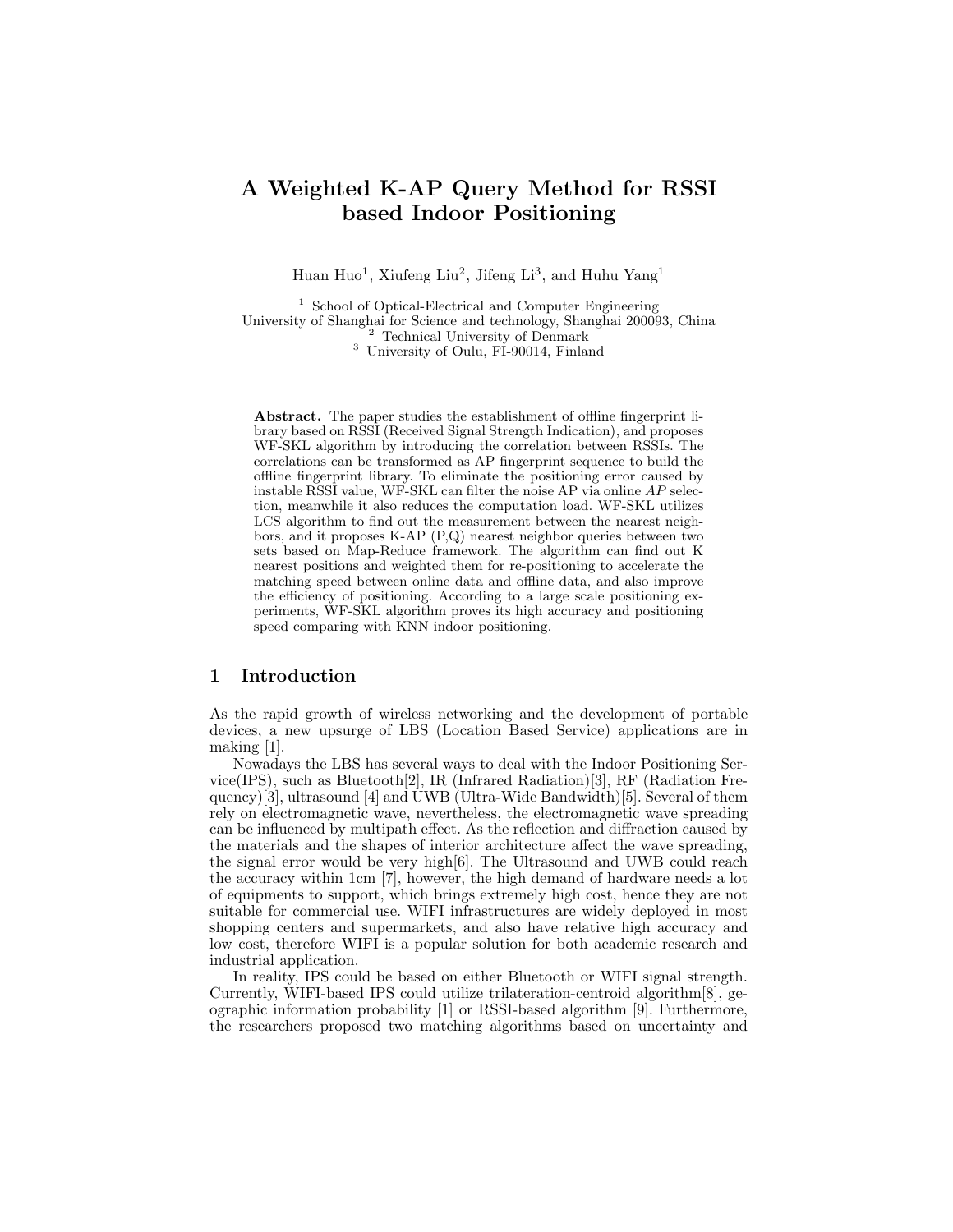probability being built on RSSI-based algorithm. The uncertainty-based matching algorithm adopts KNN algorithm deriving from Kalman filtering, and the probability-based matching algorithm adopts Bayes probability [10].

Due to the unstable RSSI, WIFI-based indoor positioning still has a great gap of accuracy with costly UWB and ultrasonic wave positioning. The complex indoor architecture caused multipath effect, reflection and diffraction, hence the key point is to improve the stability of signal. For this issue, a general solution is to build a fingerprint library.

According to [5], the researcher proposes a method of building the fingerprint library depending on RSSI values as the clustering pattern (AP signal strength). Although the fingerprint library increases the efficiency of the algorithm via clustering, the data error derived from instable RSSI value, which is called jitter, generates sampling error and reduces the accuracy of position estimation. Also, the calculation of RSSI value is too complex, and it consumes huge amount of store space.

The researchers mentioned uncertainty in [11]. The signal strength sampled at one place will change and fluctuate in a small range with the time pass by. An experiment proves that the sequences of a pair of AP would be stable if the RSSI value exceed 10dBm between them[12].

In this paper, we propose an improved indoor WIFI positioning algorithm based on fingerprint library and weighted KNN. Comparing with traditional method which only utilize the uncertain RSSI value, the new method collects fingerprints from APs signal and introduces the  $AP$  correlation into the algorithm. Moreover, to form a stable sequence-pair, the new method sorts the signals by the strengths from strong to weak, and the sequence-pair solve the issue caused by RSSI fluctuation. Considering the features of APs sequence, we introduce the concept of AP-based reference point(RP) to improve the efficiency of the algorithm. Finally we propose the weighted  $k-AP(P,Q)$  query algorithm. The experiment proves that the positioning accuracy is improved after introducing the correlation of the APs RSSI into the algorithm, meanwhile the positioning speed is faster with the fingerprint library clustering.

## 2 Preliminaries

Before introducing the IPN algorithm, we outlines our framework by introducing the following concepts and definitions.

#### Definition 1. Wireless Access Point (AP)

An AP is a networking hardware device that allows a Wi-Fi compliant device to connect to a wired network. In this paper, AP refers to the physical location where Wi-Fi access to a WLAN is available.

#### Definition 2. Reference Point (RP)

In the stage of building offline fingerprint library, we need to collect the signal strength value from a series of APs as the control data. These points are considered reference points.

## Definition 3. Longest Common Subsequence (LCS)

LCS is used to measure the length of non-continuous longest common subsequence between two ordered sequences, which represents the similarity between two sequences. In this paper, LCS refers to the number of overlapping APs between online AP sequences and offline RP fingerprint of AP sequences. The more overlapping APs, the higher degree of matching between two points.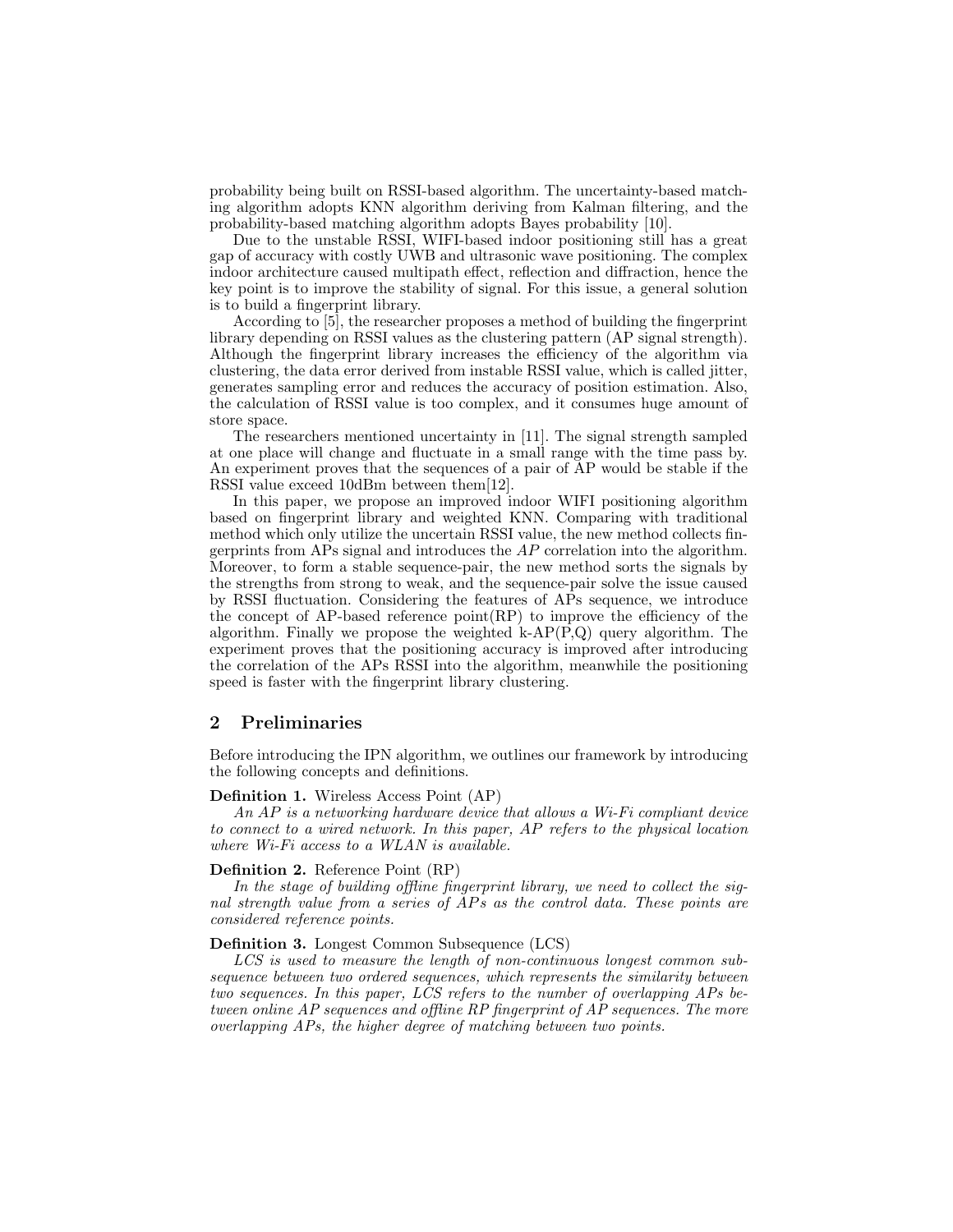Definition 4. Received Signal Strength Indication (RSSI)

Received Signal Strength Indication is the criteria to evaluate the quality of connection and signal strength in sending process. It estimates the distance between the sender and the receiver depending on the strength of the received signal, furthermore to position the location based on relevant data.

#### 2.1 Online AP Selection

Due to the difference and variations between the environments of online and offline data sampling, we need to filter out the APs which are affected by environment significantly, to improve the accuracy of matching. Assuming only a few APs will be influenced by the environment at any certain time point, in other words, part of data is expired in the online testing, hence we need to introduce AP selection mechanism. For example, in a big scale indoor environment, some APs are operated by ISP as public WIFI APs, and some others are temporary individual APs. We can define the APs in this area as a set  $R = R_1, R_2, \ldots, R_m, |R| = M$ . Via the AP selection algorithm such as MaxMean[16], InfoGain, and Deccorelated space, we can select a new AP set for positioning and delete the invalid APs. The principle of AP selection is to find a subset A which cannot influence the outcome of positioning, meanwhile adding new APs into subset A would not improve the outcome of positioning. We define the subset  $A = A_1, A_2, \ldots, A_L, |A| = L, L < M$ . This paper adopts RANSAC [5] as the AP selection algorithm. It filters out noise AP being influenced by the environment via probability distribution histogram testing. It improves the accuracy and reduce the calculation based on large scale offline data of APs.

#### 2.2 RSSI for Indoor Positioning

Briefly, the fingerprint library indoor positioning algorithm is a type of RSSIbased KNN algorithm. The principle of the algorithm is to utilize the value of signal strength as the attribute of RP after the RW device receives the wireless signal strength being sent from the AP, then we can use KNN to find out number K of reference points, and adopt the locations of reference points to estimate the query point position.

RSSI based indoor positioning has two steps. The first one is to build the offline fingerprint library, and the second step is to apply the KNN matching algorithm on online data. Building offline fingerprint library is the stage of APs signal sampling via selecting huge amount of RPs, as shown in Fig.1.

# 3 A Weighted K-AP(P,Q) Query Method

#### 3.1 Fingerprint Library Construction

Assume in an indoor environment, the numbers of APs and RPs are M and N separately, noted as  $m = 1, 2, 3, M$  and  $n = 1, 2, 3, N$ . For each RP, we sample Q times and define the *i*th RP sampling from the  $AP$ s as  $S_n^q = (S_{n_1}^q, S_{n_2}^q, S_{nM}^q)$ . So the RSSI matrix for the RPs after Q times sampling is defined as  $S_n$ .

$$
S_n = \begin{pmatrix} S_n^1 \\ S_n^2 \\ \vdots \\ S_n^Q \end{pmatrix} = \begin{pmatrix} S_{n1}^1 & S_{n2}^1 & \cdots & S_{nM}^1 \\ S_{n2}^2 & S_{n2}^2 & \cdots & S_{nM}^2 \\ \vdots & \vdots & \ddots & \vdots \\ S_n^Q & S_{n2}^Q & \cdots & S_{nM}^Q \end{pmatrix} \tag{1}
$$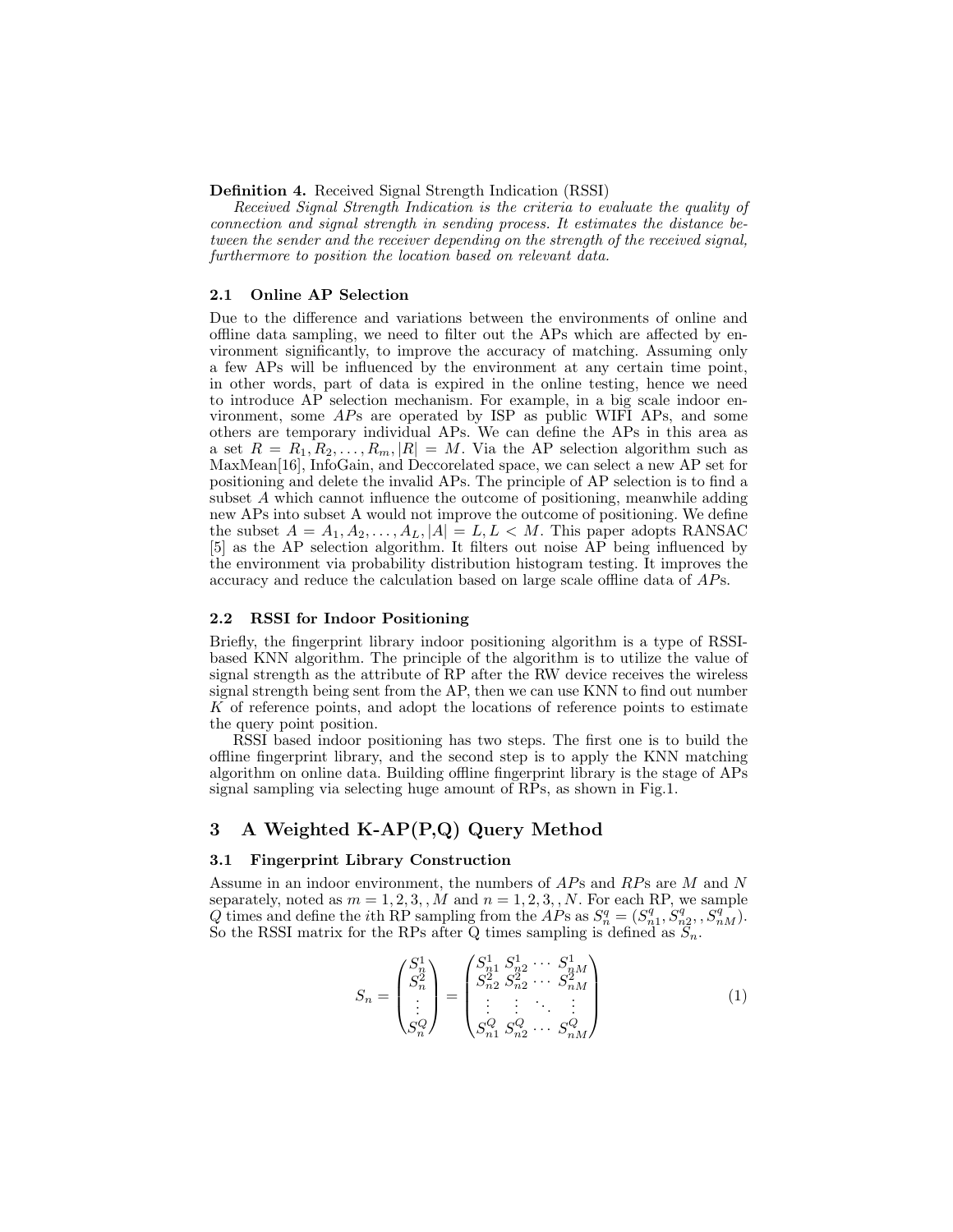

Fig. 1. RSSI based Indoor Positioning

In the original RSSI data, the accuracy for weak signals is very low due to the device error, or operative error. For different RPs, some are always receiving weak signal from certain  $AP$ , and their RSSI accuracy can not be guaranteed by the device if the RSSI is below the lower bound. Therefore, RSSI matrix can not indicate the signal strength among different APs. In order to reduce the data storage and unnecessary computing, we introduce  $NoiseAP$  for offline processing to improve the analysis accuracy. As for the fingerprint of each sampling, we set the NoiseAP with  $-\infty$  so as to avoid the different lengths for each data set.

## Definition 5. Noise AP

An  $AP_i$  is a NoiseAP according to the weakness of the received signal strength, if  $S_{ni} \leq \theta$ .  $\theta$  is the lower bound of the signal strength received by the device.

Then we introduce the correlation among different RSSI. As the signal strengths received from different  $AP$  are different, the closer the  $AP$ , the stronger the signal. So it would be inaccurate if the estimation solely relies on the individual  $AP$  signal strength. In order to better reflect the relative position of the  $RPs$ , we rank APs according to the signal strength. Thus for each data set  $S_{nm}^q$  in the RSSI matrix  $S_n$ , we generate a ranked  $\tilde{S}_{nm}^q$  with corresponding AP ID. The transformed matrix of AP is depicted as below:

$$
\overline{S}_n = \begin{pmatrix} \overline{S}_n^1 \\ \overline{S}_n^2 \\ \vdots \\ \overline{S}_n^Q \end{pmatrix} = \begin{pmatrix} AP_{n1}^1 & AP_{n2}^1 & \cdots & AP_{nM}^1 \\ AP_{n2}^2 & AP_{n2}^2 & \cdots & AP_{nM}^2 \\ \vdots & \vdots & \ddots & \vdots \\ AP_{n1}^Q & AP_{n2}^Q & \cdots & AP_{nM}^Q \end{pmatrix}
$$
\n(2)

Where  $AP_{ni}^q = m$  represents in the q's sampling, for the nth RP, the ith ranked  $AP$  is marked with ID  $m$ .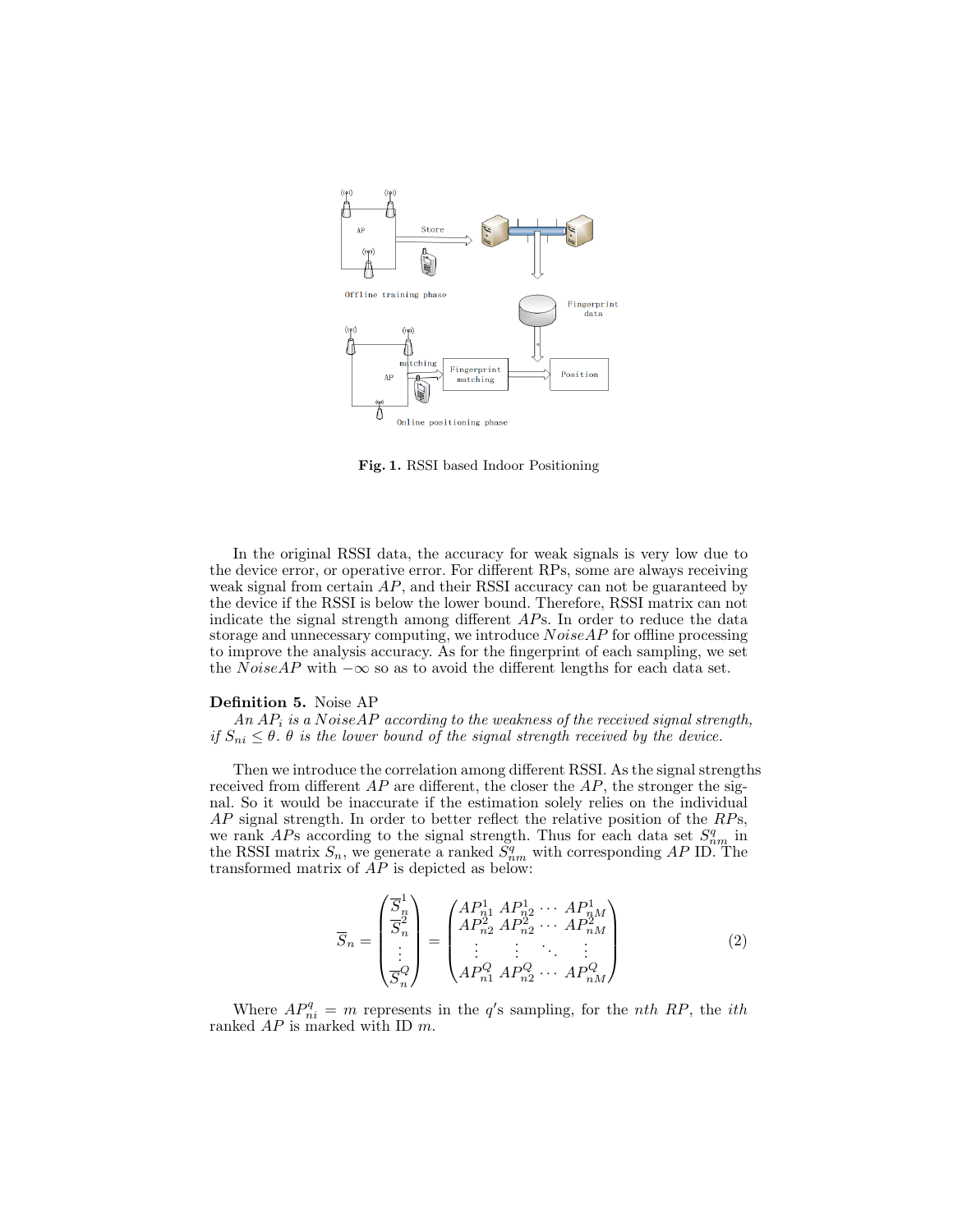Our goal is not for the Qth sampling data for single  $RP$ , but to generate a fingerprint according to the common feature of the  $RP$  on RSSI from  $Q$  times of sampling. Therefore, our approach is to calculate the the ID with highest frequency on each column, and set the IDas the representative of the column, which means that through  $Q$  times sampling, the  $AP$  of the fingerprint on this column is  $ID$ . For example, after  $Q$  times sampling and transformation, the  $AP$ fingerprint of the *nthRP* is  $\overline{S}_n = (M, 20, 18, \ldots, 1)$ , assuming that the signal strength from  $AP$  M is the strongest one, then the  $AP$  with  $ID$  20 follows, and so on.

However, there are some special circumstances. For instance, assuming the AP fingerprint for certain RP is  $\overline{S}_i = (38, 20, 20, 25, 9, 10, \ldots, 3)$ , there are two identical IDs. This is because the interference during the signal transmission, or severe error from measurement. The phenomenon will be eliminated along with the increment of sampling times. The smaller the  $Q$ , the higher possibility the repeated AP appears. In theory, the phenomenon can be fully avoided given unlimited Q. But in reality, it is impossible to sample infinite times for large amount of AP.

So we propose a solution for calculating the representative  $AP$ . Firstly, we locate the columns with repeated AP, compare the repeated frequency of the  $AP$ s on each column, and set the  $AP$  as the representative  $AP$  if its frequency is greater than others. Then we set the  $AP$  with the second largest frequency as the representative AP for the next column, and iterate the same process until there is no repeated AP on each column.

For instance, the  $AP$  with  $ID$  20 apears  $m$  times on the second column, while the the AP with ID 20 apears n times on the third column. If  $m >$  $n$ , we keep the  $AP$  with  $ID$  20 as the representative for the second column, and substitute the second frequent AP with ID 18 as the representative for the third column. Finally, we can get the AP fingerprint of the RP as  $\bar{S}_i$  =  $(38, 20, 18, 25, 9, 10, \ldots, 3).$ 

Based on the above approach, the RSSI matrix for all the RPs can be transformed to the  $AP$  fingerprint library for all the  $RP$ s. We name the offline fingerprint library as  $S'$ .

$$
S' = \begin{pmatrix} \overline{S}_1 \\ \overline{S}_2 \\ \vdots \\ \overline{S}_N \end{pmatrix} = \begin{pmatrix} AP_{11} & AP_{12} & \cdots & AP_{AM} \\ AP_{21} & AP_{22} & \cdots & AP_{2M} \\ \vdots & \vdots & \ddots & \vdots \\ AP_{N1} & AP_{N2} & \cdots & AP_{NM} \end{pmatrix}
$$
(3)

At last, we analyse the AP fingerprint matrix and perform our clustering methods according to the first column fingerprint, i.e. the strongest signal AP for each RP. For example, if  $RP_i$  and  $RP_j$  share the same strongest AP from M, we cluster  $RP_i$  and  $RP_j$  together and marked the APs ID as  $C_M$ . Then we get the fingerprint cluster, as shown below.

$$
S'' = \begin{pmatrix} C_1 \\ C_2 \\ \vdots \\ C_M \end{pmatrix} \tag{4}
$$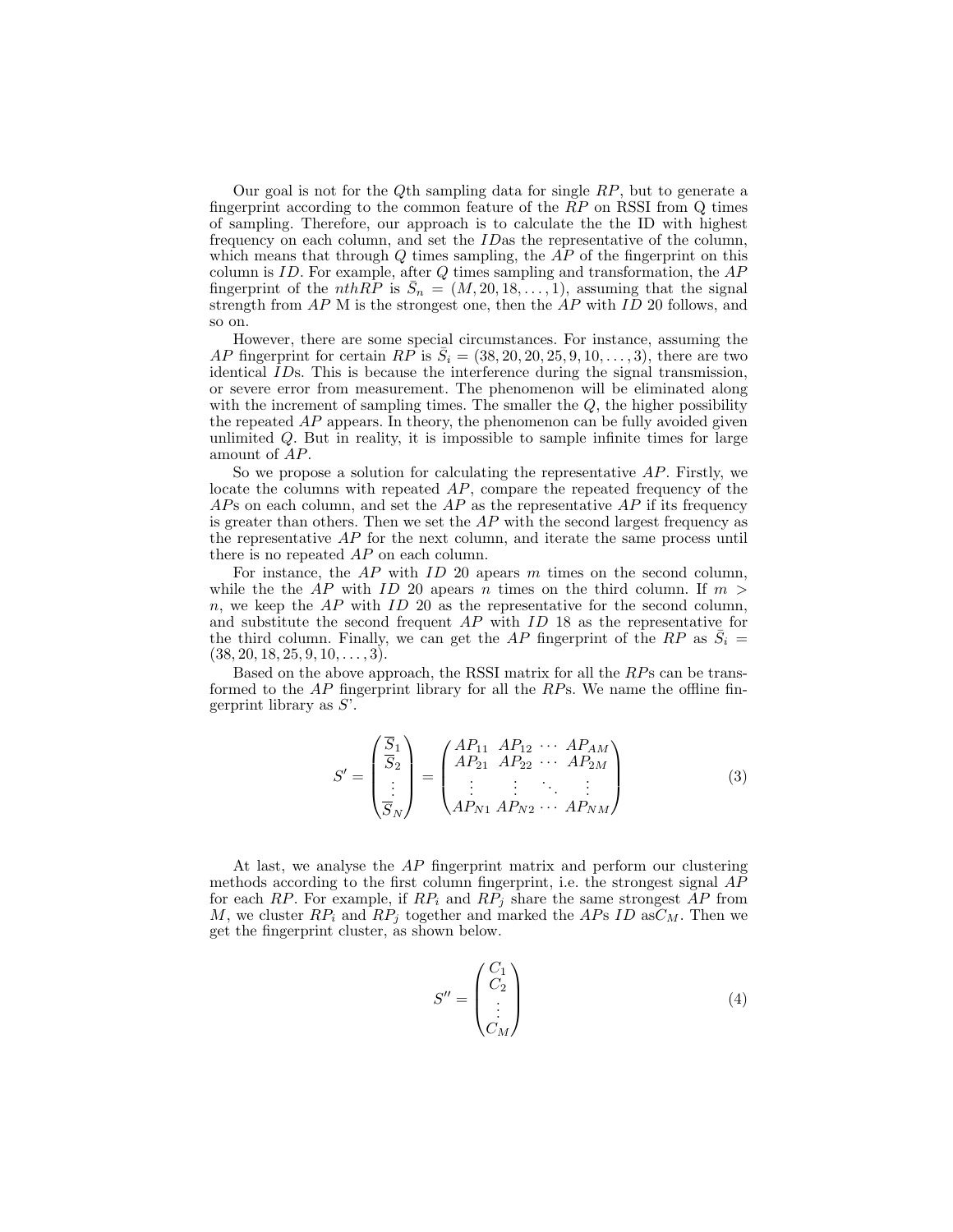The fingerprint cluster can speed up the matching efficiency by fast locating the similar RPs when matching the online data and the offline data, so as to improve the positioning efficiency.

### 3.2 A Weighted K-AP(P,Q) Query Method based on MapReduce

In traditional K-NN algorithm, we can calculate the top  $K$  nearest  $RPs$  by computing the Euclidean distance between the query point and the offline points, and then estimate the location by the means of their coordinates. With the proposed AP fingerprint library, we do not need to calculate the Euclidean distance to estimate the similarity between the query point and the offline vectors. Instead, we estimate the similarity by simply counting the number of the overlapped data between the two vectors. The similarity is higher if the two vectors share more common data. Therefore, we calculate the longest common subsequence by the LCS equation below:

$$
LCS(s'_m, \bar{S}_n) = \begin{cases} \emptyset & if m = 0orn = 0 \\ \max(LCS(s'_m, \bar{S}_{n-1}), LCS(s'_{m-1}, \bar{S}_{n-1}) & if ap_m = AP_n \\ \max(LCS(s'_m, \bar{S}_{n-1}), LCS(s'_{m-1}, \bar{S}_n)) & if ap_m = AP_n \end{cases}
$$
(5)

In Equation 5,  $LCS(s'_m, \bar{S}_n)$  is the common AP length between the online  $s'_{m_i}$  and offline  $\bar{S}_n$ .  $s'_{m-1}$  and  $\bar{S}_{n-1}$  are the remained parts after removing the first common AP.  $ap_m = AP_n$  represents the overlapped AP in the two sequences. When one of the sequences contains no AP,  $LCS(s'_m, \bar{S}_n)$  is set to 0. If both sequences contain at least one  $AP$ , we recursively compute the maximum LCS. In the algorithm, similar sub sequences are not mandatory continuous.

For instance, assume the fingerprint of the query  $RP$  is  $s = (s_1, s_2, ..., s_M)$ , the AP fingerprint is  $s' = (ap_1, ap_2, ap_M)$  after ranking, and the fingerprint vector for *ith*  $RP$  is  $\bar{S}_i = (AP_{i1}, AP_{i2}, AP_{iM})$ . Then the similarity of  $\bar{LCS}(s'_m, \bar{S}_n)$ is computed as l.

When estimating the location, we propose a K-AP(P,Q) query algorithm for finding the top k nearest  $AP$  pair between two data sets  $P$  and  $Q$ , based on the  $K - NN$  query on MapReduce platform. The main idea is to build a R<sup>\*</sup>-tree index for data set P and Q, then perform  $K-AP(P,Q)$  query according to the similarity definition on MapReduce. As MapRedcuce parallels the original K-NN algorithm, the K-AP(P,Q) algorithm can efficiently find the best matching out of the offline fingerprint library.

The data partition strategy is to locate the strongest  $AP$  of the online data into the cluster  $C_i$ , and construct set P for all the AP fingerprints in  $C_i$ . While set  $Q$  contains only the online data. Then we construct the parallel  $R^*$ -tree index based on the sampling procedure and Hilbert curve construction [13]. The details of the index construction can be referred to [14].

According to the K-AP $(P,Q)$  algorithm, we get the top K nearest RPs, based on which we can calculate the query position with the Equation 6.

$$
\begin{cases}\n(X, Y) = \frac{1}{K} \sum_{i=1}^{K} w_i(s_i, y_i) \\
\sum_{i=1}^{k} w_i = 1\n\end{cases}
$$
\n(6)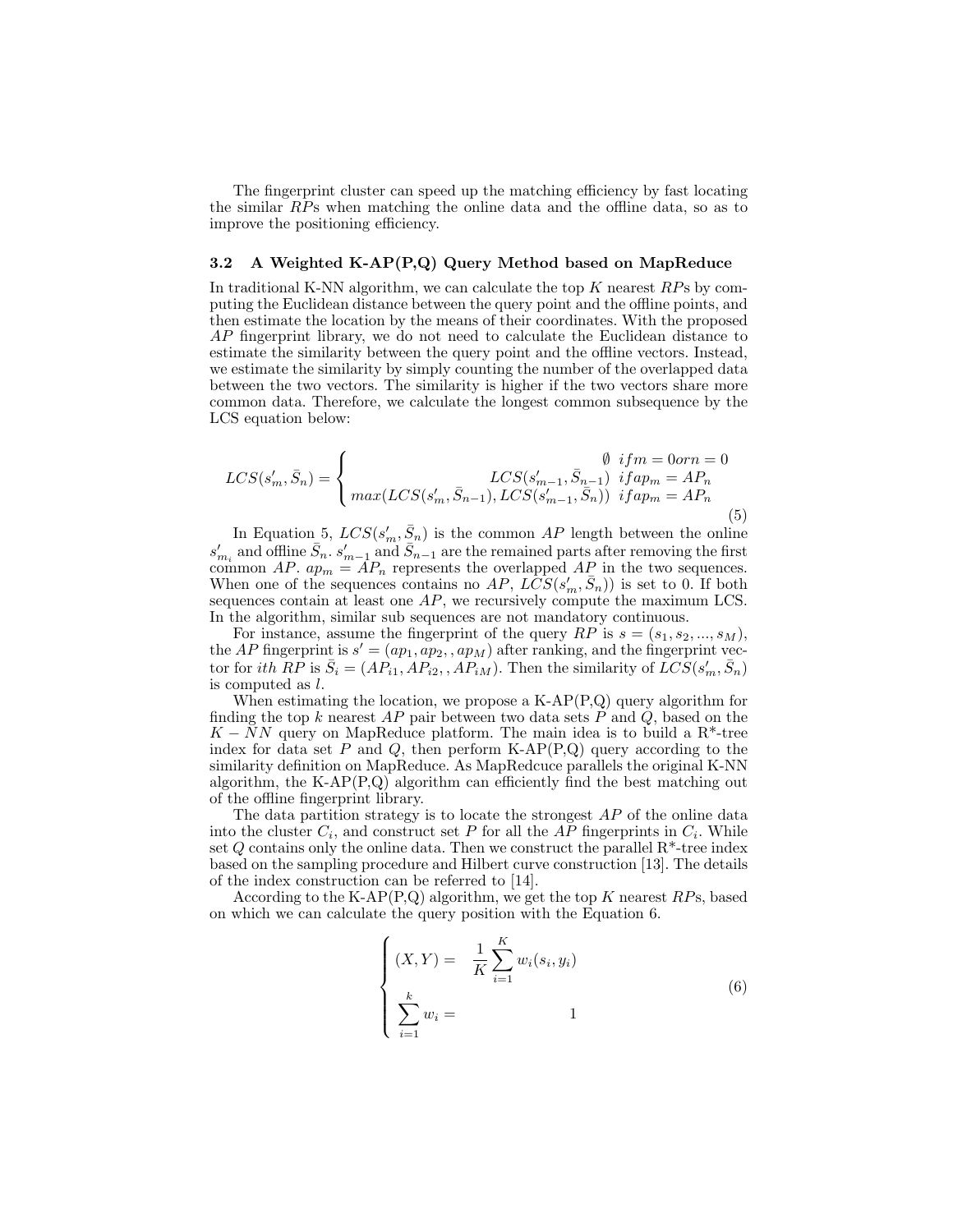In Equation 6,  $(x_i, y_i)$  is the real coordinates of the *i*th RP, and  $w_i$  is the weight of the *i*th RP. We redefine the weight to improve the estimation accuracy as shown in Equation 7.

$$
w_i = \frac{l_j}{\sum_{j=1}^k l_j} \tag{7}
$$

Equation 7 indicates that the location similarity will increase along with the increment on the overlapping parts between the query point and the reference points. Based on the above analysis, we propose the WF-SKL algorithm on fingerprint library for the indoor positioning, as shown in Algorithm 1.

## Algorithm 1 WF-SKL

**Input:** (1) N RPs, M RP coordinates, Sampling time  $Q$ ;  $(2)$  Original RSSI fingerprint set S;  $(3)$  Online RSSI fingerprint s; (4) Noise  $AP$  threshold  $\theta$ , rank k. **Output:** Current point position coordinates:  $(x, y)$ . 1: Generate M APs from AP selection 2: for each RP do 3: collect RSSI from each AP 4: if RSSI  $\langle \theta \rangle$  then 5: set  $-\infty$ <br>6: end if 6: end if<br>7:  $get S$ 7: get S 8: end for 9: for each RP in S do 10: for each time in  $S_i$  do 11: rank  $(S_i^q)$ 12: return  $\bar{S}_i$ <br>13: **while** Tl 13: **while** There exist at least one pair of the same  $AP$  in the  $\bar{S}_i$  **do** reallocate $AP$ );  $reallocateAP($ ); 15: end while 16:  $return S'$ <br>17: **end for** end for 18: end for 19: cluster  $(S')$ 20: return  $\dot{S}^{\prime\prime}$ 21: // K-AP Query 22:  $K-AP(P,Q)$ 23: select  $C_i$  as  $P$ , s as  $Q$ 24: return k APs 25: // Positioning Estimation 26: do  $(X, Y) = \frac{1}{K} \sum_{i=1}^{K} w_i (x_i, y_i)$ <br> $\sum_{i=1}^{K} w_i = 1$ 27: return  $(x, y)$ 

# 4 Experiment

We did a bunch of experiments to evaluate the performance of the indoor positioning methods based on AP fingerprint library and the weighted  $K-AP(P,Q)$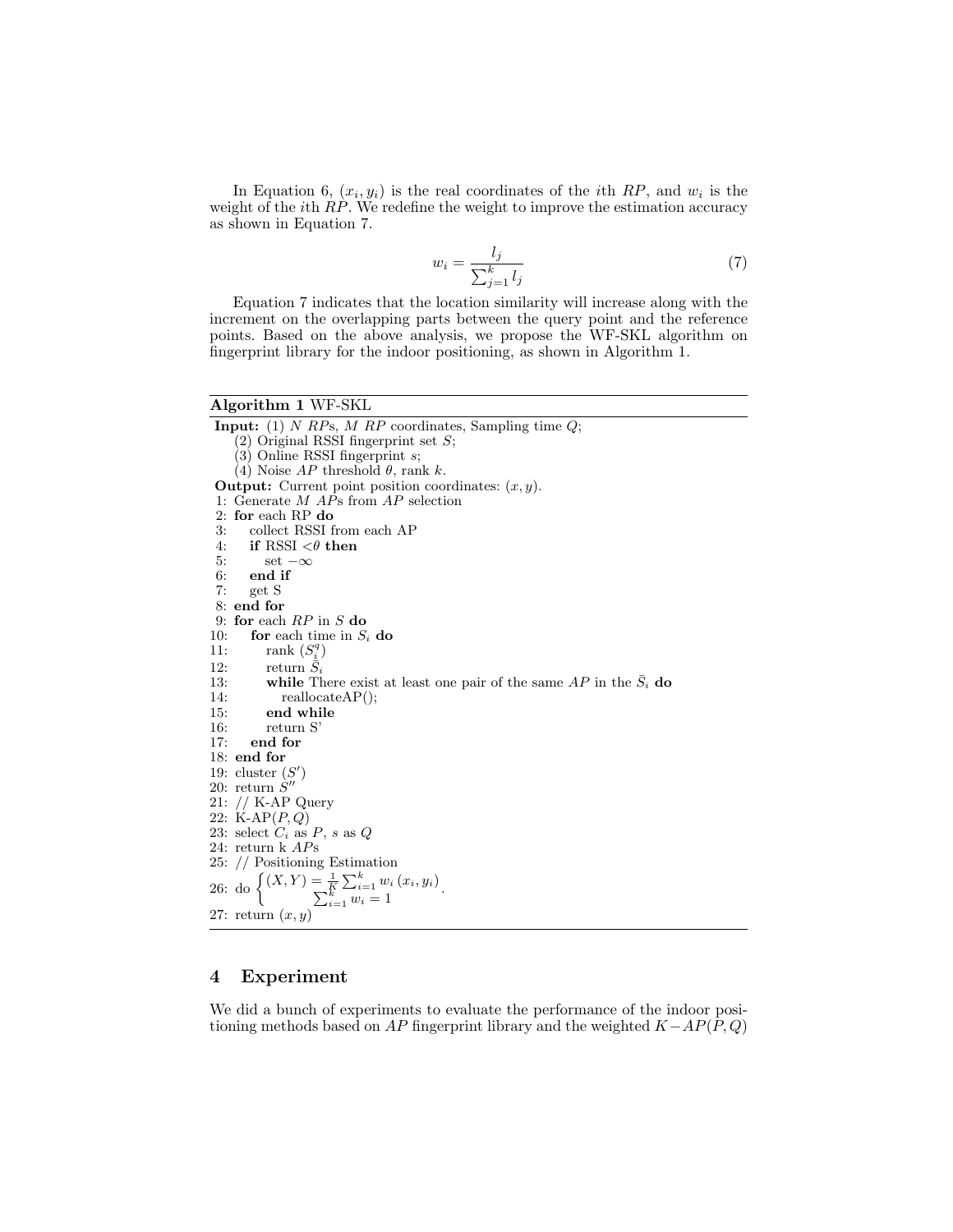query algorithm. The experiments took place on the sixth floor of the University of Shanghai for Science and Technology. The experiment area was 566  $m^2(35.6m \times 15.9m)$ , located with 16 TP-LINK TL-WDR4300 N750 double band wireless routers functioning as AP. The RSSI values were detected through a Sumsang Note 4 smart phone based on Android 5.0 and collected by the application ADAwifi. We randomly selected 50 offline RPs and 20 online testing points. Each RP was sampled 30 times. Fig.2 shows the distribution of all the RPs, testing points and the APs.



Fig. 2. Distributions of APs, RPs and Testing Points

The PC configuration for data analysis is  $Intel(R) Core(TM)$  i3 M370 with 2.4GHz CPU, 500Gbyte hard disk, and Windows8 system. MySQL is the offline storage platform.

#### 4.1 AP Selection Performance

First, in order to verify the influence of the online AP selection, our experiment simulated two groups of testing point positioning in the same environment. In the experiment, we applied WF-SKL algorithm to two groups, one of which directly queried the position while the other performed online  $AP$  selection first. Fig. 3 shows the outcome comparison of the positioning error.

In Fig. 3, the positioning error is smaller if the method performs  $AP$  selection first. This is because the  $AP$  selection filters out the individual  $AP$  deviation caused by the environment vibration. Thus the AP selection helps to improve the positioning accuracy.

## 4.2 Accuracy Comparison

Then we performed the experiments for the offline AP fingerprint library construction. In the same simulation environment, we applied  $AP$  selection first and then estimated the position by the weighted  $K - AP(P, Q)$  algorithm, and compared our method with the traditional KNN based fingerprint construction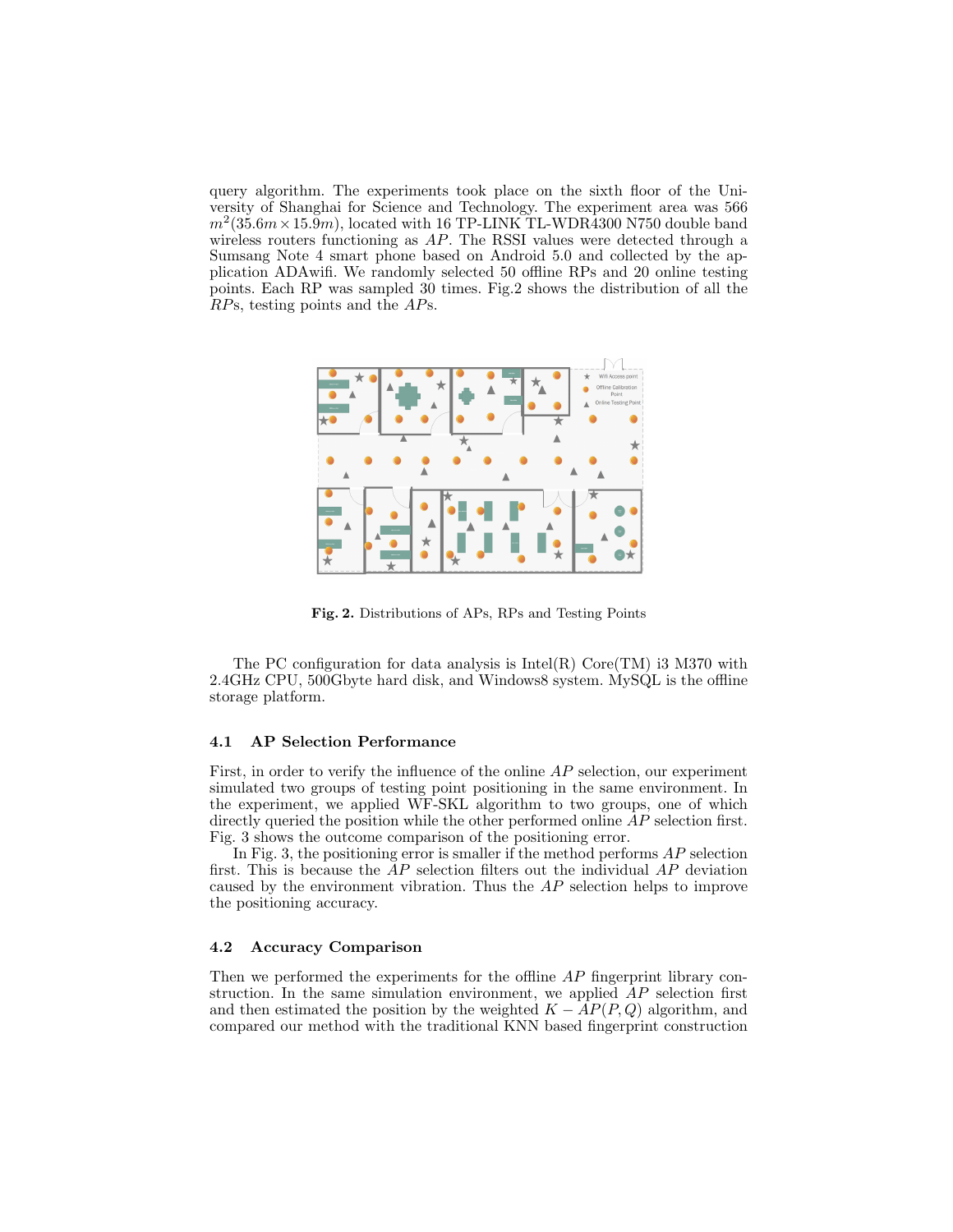

Fig. 3. AP Selection Performance

and the KNN based on clusters fingerprint construction [5]. The accuracy comparison outcome is shown in Fig. 4 and the performance comparison outcome is shown in Fig. 5:



Fig. 4. Accuracy Comparison

As seen from Fig.4, the accuracy of WF-SKL algorithm is much better than the traditional KNN algorithm. The reason why our fingerprint computation method is more accurate than the method is because ours reduces the errors generated by rough estimates rather than simply computing the average. We also found that our algorithm is more accurate than the KNN based on clusters algorithm. This is because KNN based on clusters algorithm selects the strongest RSSI cluster, but its data is based on single RSSI value, thus can not prevent the errors caused by the unstable RSSI. Our method is a relatively stable AP pairs positioning estimation, which can avoid the errors caused by using individual RSSI values.

Fig.5 indicates the positioning speed of different algorithms. In the real environment, the scale of fingerprint library increases with the declining distance between the testing points, which means the positioning accuracy based on fingerprint library would be higher. Fig. 5 shows the KNN algorithm has the lowest processing speed. It does not cluster the data in the offline stage, hence the calculation in the stage of online matching slows down the speed. WF-SKL algorithm has a faster speed because it adopts AP pair as matching data, which is simpler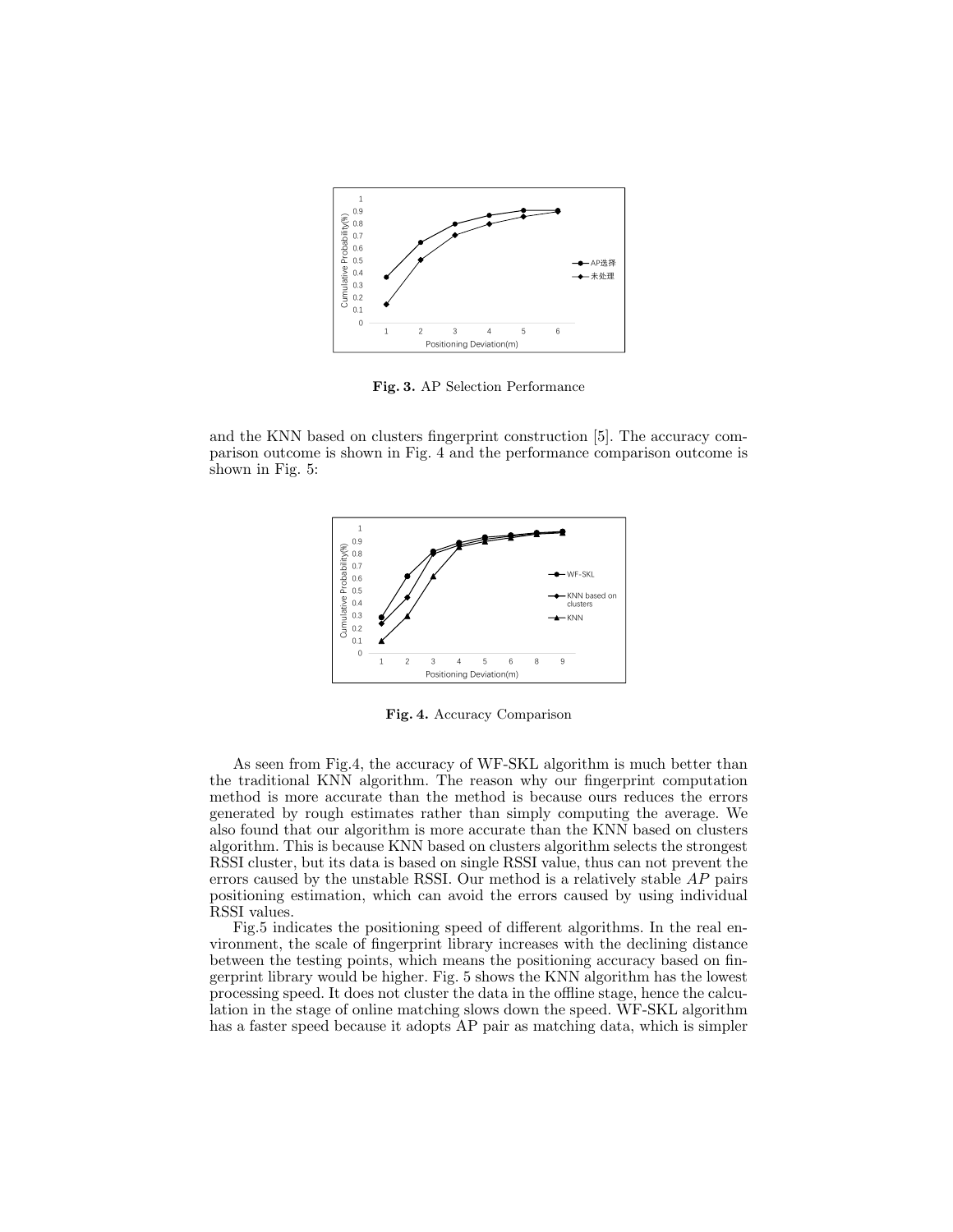

Fig. 5. Performance Comparison

than RSSI being used by KNN based on clusters as matching data. Not like KNN based on clusters algorithm calculating RSSI as the matching data, WF-SKL algorithm calculates the common sequence via LCS to process the matching query, therefore the matching speed is faster.

### 4.3 Weight Evaluation

We tested the performance of weighting in this experiment. The testing dataset adopted weighted WF-SKL algorithm, while the other same dataset was processed with the algorithms without weighting. The results of the experiments are shown in Fig.6:



Fig. 6. Weight Influence

In Fig.6, the accuracy of non-weighted WF-SKL algorithm is much lower to estimate the position, however, the accuracy is improved a lot after introducing the weighting. Weighted value can reflect the distance of the matching points, however the average value cannot reflect the distance, therefore the accuracy of non-weighted algorithm is lower.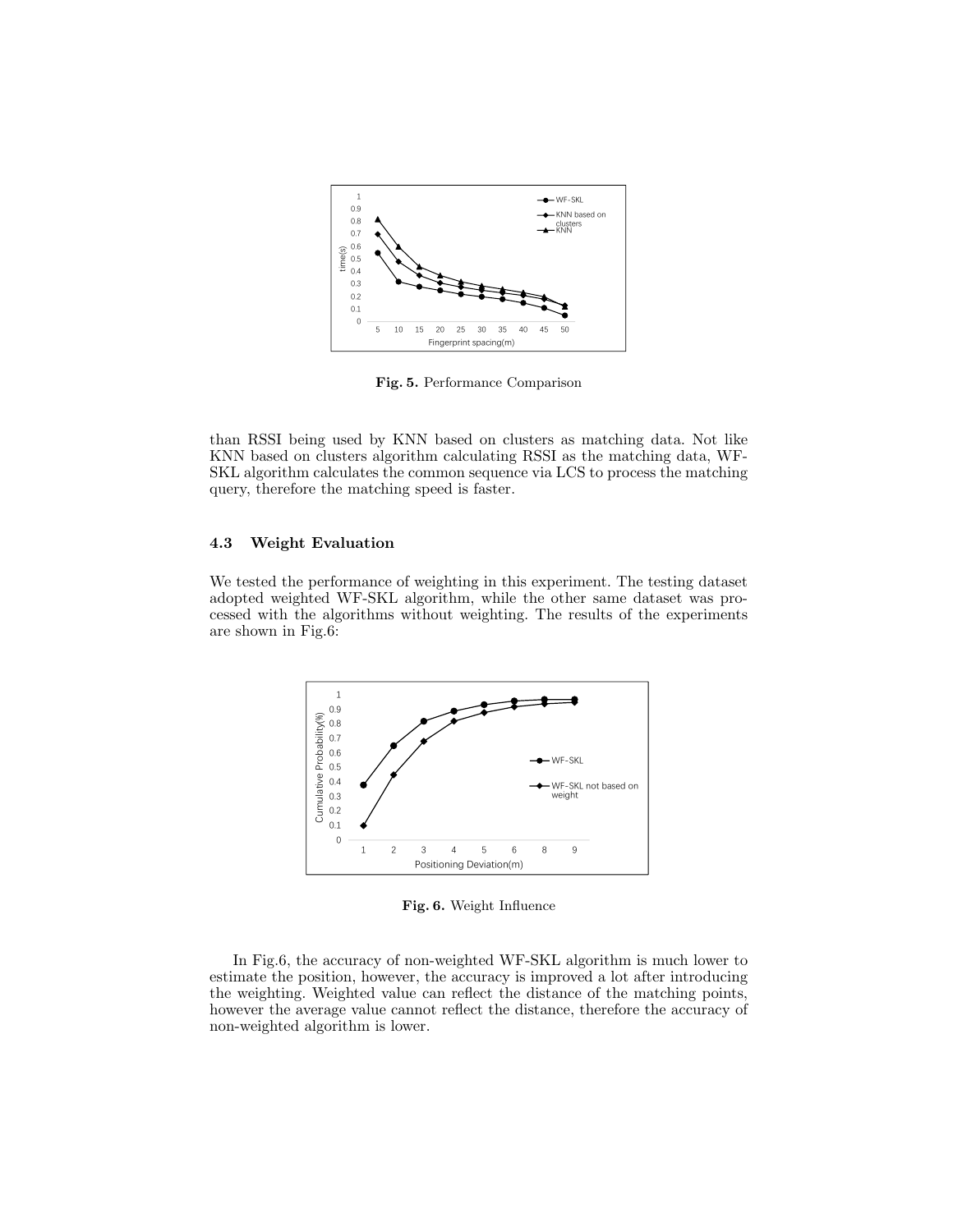#### 4.4 Scalability

In the last experiment, we compared different KNN query algorithms in the same environment. The KNN based on clusters is an improved KNN algorithm by introducing clustering and weighting, in other words, KNN based on clusters algorithm is a kind of KNN query algorithm using Euclidean distance. The performance is shown in Fig.7.



Fig. 7. Parallel Performance

As shown in Fig.7, the speed of the WF-SKL algorithm is faster than others. K-AP(P,Q) algorithm is the  $R^*$ -tree based KNN query method, which could be accelerated to process big data query based on MapReduce framework. Therefore the processing speed of the paralled algorithm is much faster than other previous algorithms.

Finally, we compared the performances of the three positioning methods in Table 1. The parameters include mean error, error variance, and the error within 2M. The accuracy of WF-SKL algorithm is in 2.35 meters. It is increased 8.2% compared with KNN algorithm, and also increased 16.96% compared with cluster-based KNN algorithm. For the WF-SKL algorithm, the rate of the error within 2 meters reaches 47.28%, meanwhile it has the lowest error variance, which means the data positioning of our method is much more reliable.

Table 1. Comparison Among Different Methods

| Methods               |          | Mean $Error(m) Error Variance(m) Error within 2m$ |           |
|-----------------------|----------|---------------------------------------------------|-----------|
| WF-SKL                | 2.35     | .48                                               | 47.28%    |
| KNN based on clusters | $2.56\,$ | .62                                               | 38.74%    |
|                       | 83       |                                                   | $32.56\%$ |

# 5 Conclusion and Future Work

Currently the wireless indoor positioning is widely implemented and deployed. In this paper, we mainly focus on introducing the method of building AP fingerprint